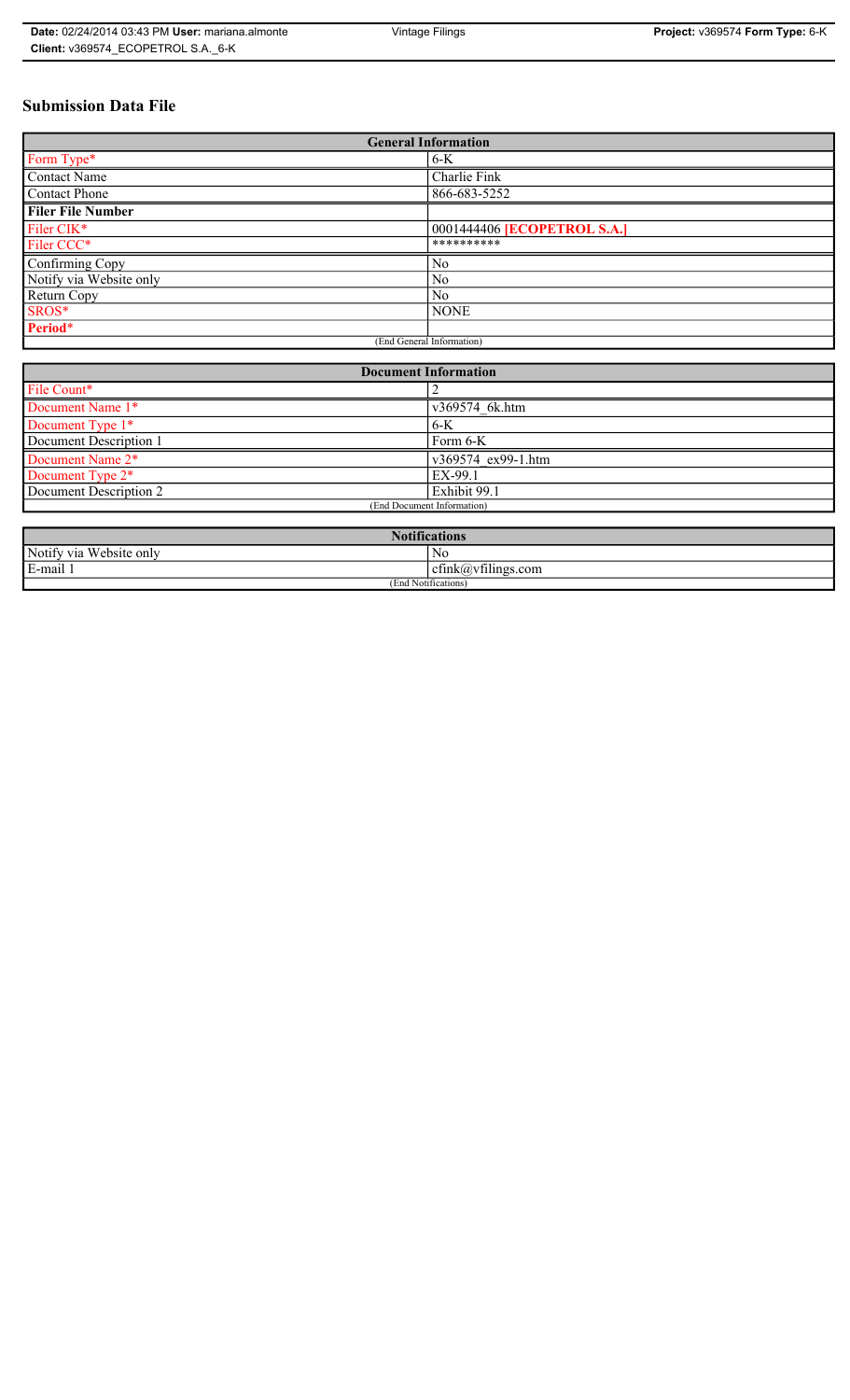### **SECURITIES AND EXCHANGE COMMISSION Washington, D.C. 20549**

### **FORM 6-K REPORT OF FOREIGN PRIVATE ISSUER PURSUANT TO RULE 13a-16 OR 15d-16 OF THE SECURITIES EXCHANGE ACT OF 1934**

February, 2014

Commission File Number: 333-153452

**ECOPETROL S.A.**

*(Exact name of registrant as specified in its Charter)*

Carrera 7 No. 37 – 69 BOGOTA – COLOMBIA *(Address of registrant's principal executive offices)*

Indicate by check mark whether the registrant files or will file annual reports under cover Form 20-F or Form 40-F.

Form 20-F  $\boxtimes$  Form 40-F  $\Box$ 

Indicate by check mark if the registrant is submitting the Form 6-K in paper as permitted by Regulation S-T Rule 101(b)(1):

 $Yes$   $\Box$  No  $X$ 

Indicate by check mark if the registrant is submitting the Form 6-K in paper as permitted by Regulation S-T Rule 101(b)(7):

 $Yes$   $\Box$  No  $X$ 

Indicate by check mark whether by furnishing the information contained in this Form, the registrant is also thereby furnishing the information to the Commission pursuant to Rule 12g3-2(b) under the Securities Exchange Act of 1934.

 $Yes$   $\Box$  No  $X$ 

If "Yes" is marked, indicate below the file number assigned to the registrant in connection with Rule 12g3-2(b): 82- N/A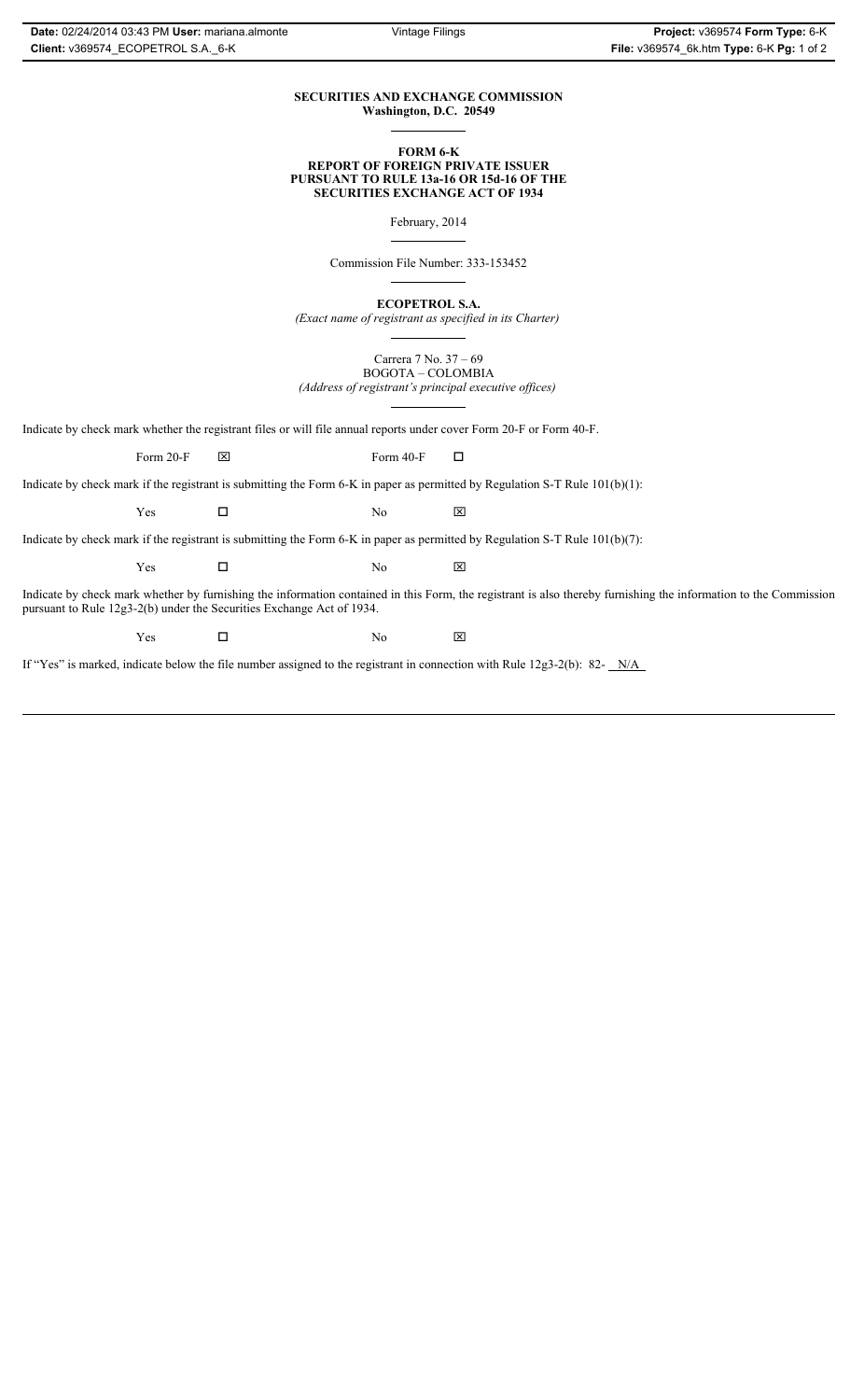# **SIGNATURE**

Pursuant to the requirements of the Securities Exchange Act of 1934, the Registrant has duly caused this report to be signed on its behalf by the undersigned, thereto duly authorized.

Date: February 24, 2014

Ecopetrol S.A.

By: /s/ Magda Manosalva Name: Magda Manosalva Title: Chief Financial Officer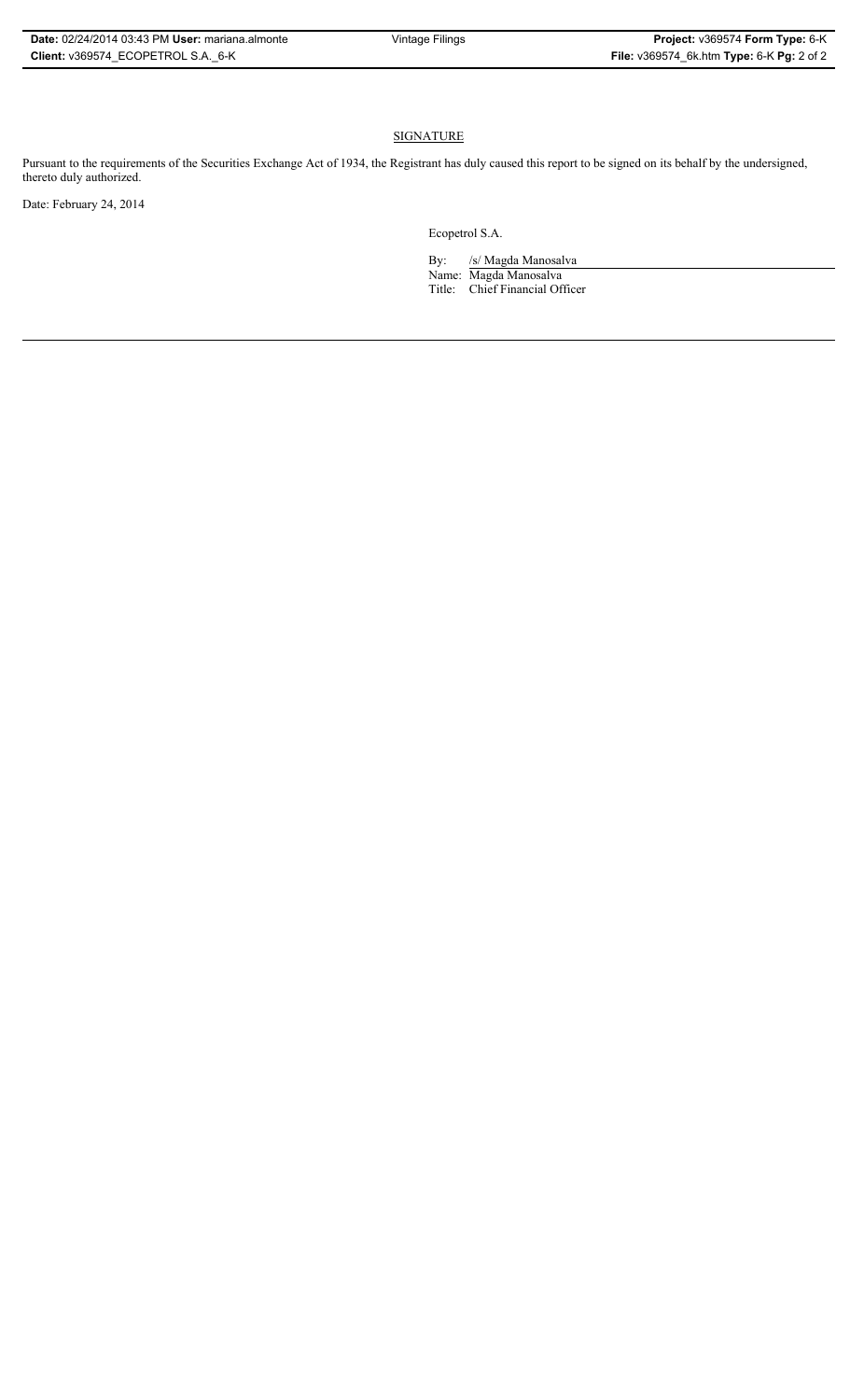# **ECOPETROL S.A.'S BOARD OF DIRECTORS APPROVES MEMBERSHIP OF COMMITTEES**

Ecopetrol S.A. (BVC: ECOPETROL; NYSE: EC; TSX: ECP) reports that the Board of Directors has approved the membership of its internal committees, which will be the following:

### **Audit Committee**

- Roberto Steiner Sampedro, President
- Joaquín Moreno Uribe
- Jorge Pinzón Sánchez
- Luis Fernando Ramírez, (for the period 2014-2015 as financial-accounting expert in accordance with SOX Law requirements)

All of these are Independent members of the Board of Directors.

### **Corporate Government and Sustainability Committee**

- Minister of Finance and Public Credit
- Director of the National Planning Department
- Gonzalo Restrepo López
- Roberto Steiner Sampedro
- Horacio Ferreira Rueda
- Jorge Pinzón Sánchez

# **Compensation and Nomination Committee**

- Minister of Finance and Public Credit
- Minister of Mines and Energy
- Gonzalo Restrepo López
- Luis Fernando Ramírez

#### **Businesses Committee**

- Minister of Mines and Energy
- Minister of Finance and Public Credit
- Director of the National Planning Department
- Gonzalo Restrepo López
- Joaquín Moreno Uribe • Horacio Ferreira Rueda

**Bogota, February 24, 2014**